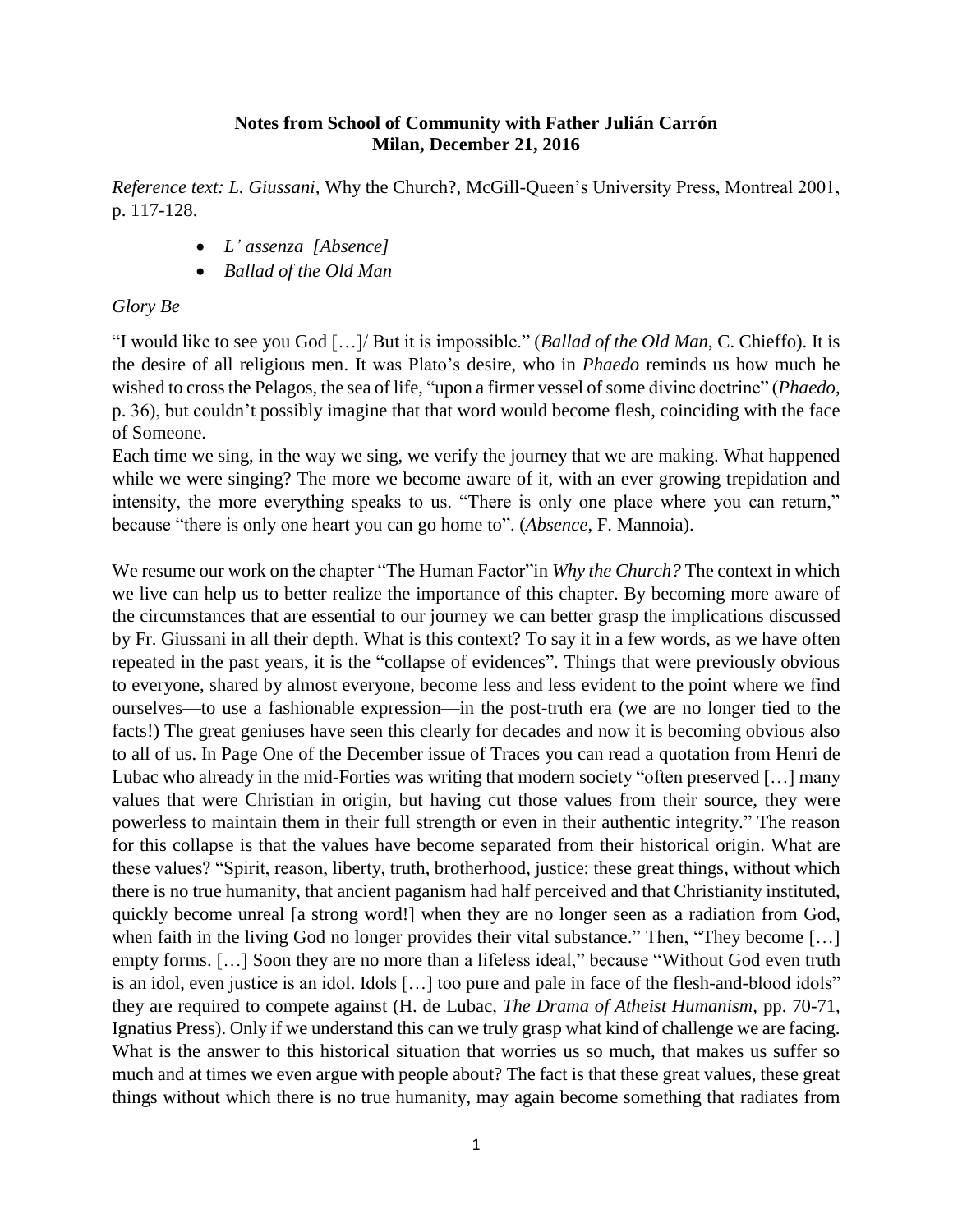God. How? They must pass through a human reality. This is the connection with the chapter of *Why the Church?:* through a human reality!

Lately we have repeated it in many ways by quoting Fr. Giussani, "The twenty-first chapter of John's Gospel is a fascinating documentation of the historical birth [of a new way of living] […]. The particular story narrated there is the keystone of the Christian conception of man, of his morality, of his relationship with God, with life, and with the world." (L. Giussani, S. Alberto, J. Prades, *Generating Traces in the History of the World,* McGill-Queen's University Press, 2010, p. 59). The entire Christian conception passes through a particular history. Yet, in the modern age, in our time, we run into a difficulty. The conception about which Fr. Giussani speaks clashes with a culture that he himself describes like this, "Today's culture holds that it is impossible [pay attention: impossible!] to know, to change oneself and reality 'merely' by following a person [that is, it considers Christianity impossible]. Our era cannot conceive of the person as an instrument of knowledge and change, because these factors are understood reductively, the first [knowledge] as analytical and theoretical reflection, and the second [change] as praxis and application of rules. Instead, for John and Andrew, the first two who ran up against Jesus, it was precisely by following that exceptional person that they learned to know differently and to change themselves and reality. From the moment of that first encounter, the method began to unfold in time." (L. Giussani, "From Faith the Method," Traces, no. 1, 2009, p. III). Modern culture holds that it impossible for a person to convey truth, that "I would like to see You, God" can happen and coincide with a face, in short, it considers God's method—that the divine is communicated through the human factor impossible. The scandal has to do with Jesus's and the Church's claim.

How can we respond to this objection? Obviously, we cannot do it just by stating the opposite with words. How does Fr. Giussani respond? From where does he start? How does he introduce us to understanding the answer? By starting from experience. Only experience can be an adequate response to this objection—there are no alternatives—it has been like that from the beginning of Christianity. What does Fr. Giussani put in front of our eyes at the beginning of the chapter that we are starting to deal with? Saint Paul's letters, in which we read, for example, "When I came to you brothers […] I did not come with any brilliance of oratory or wise argument to announce to you the mystery of God […] I came among you in weakness, in fear and great trembling, and what I spoke and proclaimed was not meant to convince by philosophical argument, but to demonstrate the convincing power of the Spirit" (*Why the Church?* p. 124). This argument, the manifestation of the power of the Spirit, is the only one capable of convincing man, the only one able to convince both us and others. That is why the true question is: "What about today?" It isn't enough to invoke something from the past to convince today's man, because even Lessing acknowledged that if he had seen the miracles of the past happen again, he would have been interested in Christianity and become a believer. Friends, people will not become interested in Christ based only on a memory of something past. When I was reading the Gospel to my students who didn't know Lessing's and Kant's theories, they told me, "This is beautiful, but it doesn't happen today." This objection can only be answered with facts.

*I am going to recount a fact that happened last Saturday which helped me discover a little better what the Church and what Christmas is. I went with a friend to deliver a bag from the Food Bank to a Tunisian Muslim family that I have known for a little over a year. It is our charitable work. As we entered their house we met the lady and her three daughters. While I was playing with the*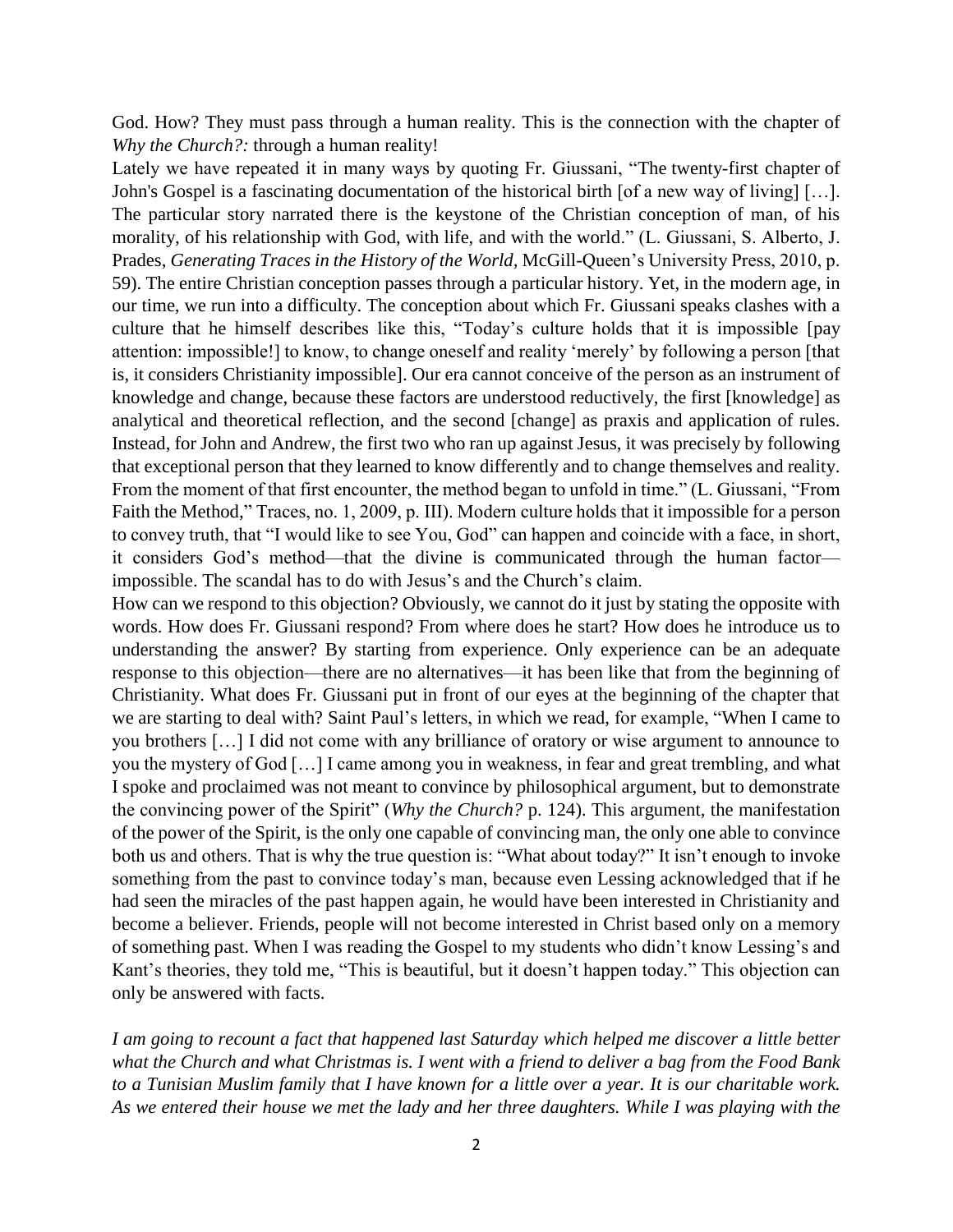*little girls, at a certain point I realized that their mother was crying. Her husband has been out of work for months. There are issues between the two of them, she feels very lonely, and I heard her saying that at times she doesn't have any snacks or anything else to give to her daughters who are crying. She ended by saying that this kind of life is meaningless. I had never seen her so sad. I was moved and wanted to do something for her, but I didn't know what to do. I thought of saying some nice words or leaving her some money, but it didn't seem enough. What can really help her to begin to have hope again? How can I tell her not to cry? In that moment, I thought of the friends who were waiting for me at the living Nativity that was going to begin in two hours, and of the beauty of that gesture. So, I invited her to come with me. She accepted and came with her daughters. While we were watching the reenactment of the birth of Jesus, the mother was moved and cried. She told me that she knows that that story is true, and that among all the people she has met in Italy those who help and love her belong "to Jesus." She told me, "I understood that you were Christian," and so she thanked God. When I brought her back home, I saw that she was smiling, and she thanked me. What had happened to her? What makes it possible to smile and hope? One who is present among us. That fact that began two thousand and sixteen years ago happened again, for me, for that mother, for my friends and for the whole world.*

Obviously, not only from the fact of the living Nativity, but also from the fact that among all the people that she had met, she found a human difference—and she recognized it clearly—in those who belong "to Jesus." This made her hope again. A young woman who is in Russia, and therefore, unfortunately cannot be here, writes me the same, "In the recent Schools of Community you made the unthinkable proposal of verifying the form of my belonging explode in my heart, as well as the statement that the only source, the only possibility of newness is in the experience of Peter's "Yes." With the proposal of verifying this newness for myself, there was an immediate challenge since my 40th birthday was getting close. Usually, my birthday celebration has always felt cumbersome, due to my friends' and my own habit of living that day superficially. I understood that because of the fact that it was my 40<sup>th</sup> birthday and because of my friends I couldn't avoid a celebration [she couldn't avoid it and thus she accepted the challenge]. An older friend who had come to visit us had encouraged us to show the exhibit on Fr. Giussani. I thought that this could be the way to celebrate my birthday: what better way to celebrate my birthday than telling my story? So, I invited my friends to the party and I told them a particular fact: my story and my friends' story, referring to the history of the movement as the root of what had happened to us. That is, I proposed the story of my belonging, not to avoid my birthday, but rather as an opportunity for me to deepen and celebrate it. I also decided to share my experience of charitable work by proposing to my guests to offer, instead of gifts, a contribution to the Salesian Children's Home where we had the party. The result exceeded all expectations. The gesture itself turned out to be more vibrant and beautiful than I could have imagined. Everyone's judgment was, 'Beautiful!' My judgment was, 'It is Christ' [and she goes on to tell of a chain of reactions in front of what she saw that day]. The director of the Children Home exclaimed, 'Who are you?' A strange question, because we have known him for more than ten years. He told me that he had been struck deeply by everything, by 'how you prepared the party, how you tidied up everything afterwards, how you spoke of your experience, of the relationship among you. I have never encountered such people. You were able to surprise and bring to conversion an old priest like me.' He added, 'Your story and the story of your friends is really important.' Then we gave him the contribution we had collected and he told us, 'We have never collected at any Mass as much as we did today during your party!' A friend of mine who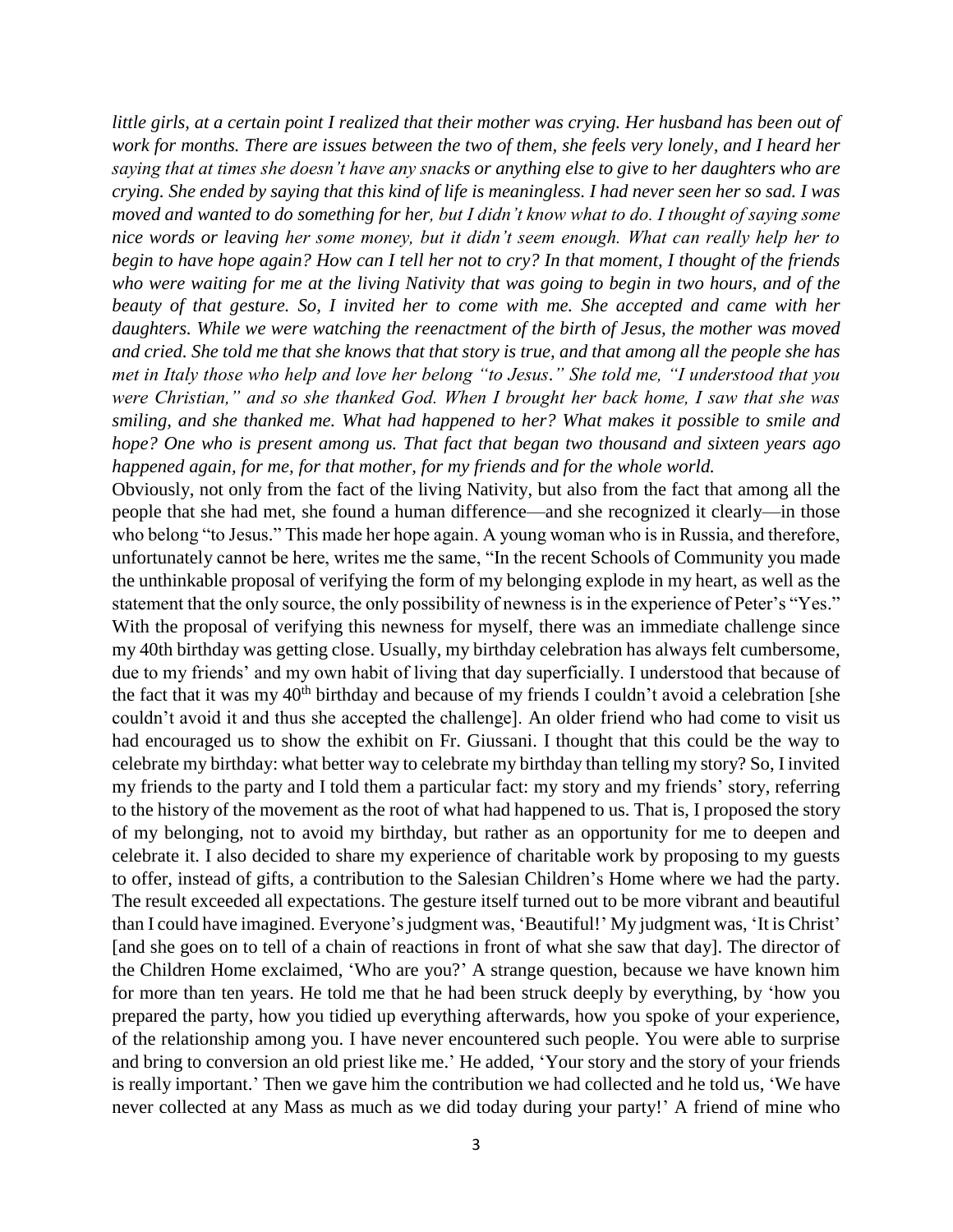attended the party felt judged first-hand on how she is educating her children: 'I watch TV and the whole world is so terrible…But today, in seeing you, I understood that there is a possibility of hope. I am educating my children in the right way, I enrolled them in the best schools, I give them the best food and the best clothes. However, I don't give them the most important thing: from me they don't learn how to get to know life.' [she said this simply after participating in one of our gestures!] Yet, I was especially struck by what this provoked in me, that is, certainty. Certainty about what? That we can make beautiful gestures? That we helped a Children's Home, that it was an opportunity for my friends to discover goodness and beauty? Not at all. It was the certainty about the place and the journey, about a place capable of generating a new creature, a new gaze, and a new people not in an abstract place, but rather in a concrete place, the movement. I realized that the desire to follow and belong grew in me. I wish to follow your directions that continually propose this work. In the following days, the reactions didn't wane but rather increased, together with my interest and curiosity toward moments and events. The morning has become simply the passionate desire to see Him again. Also my awareness of praying daily for you and your task increased." Yet, sometimes, even if we continue to see facts like these and constantly witness them to each other, it isn't so easy to recognize the presence of the divine in a companionship that is full of limits.

*Sometimes I realize that unless that irresistible exceptionality happens in the companionship of the Church, I am truly incapable of truly living. I am not able to say, "This is a good for me," but I can only say, "Lord, I am yours, why do you give me this situation?" I haven't found an answer yet and this makes me sad. Very beautiful things happen, but they are short-lived and therefore I succumb again to sadness, to the daily grind that "cripples a man"[. So, I ask you: Before this companionship so shaky and full of limits, how can one look at the other's origin and not at his limit? Is it only a grace to be asked for—which I am already doing—or is there something I can do to make this happen?*

Can we do something? It is evident that it is Christ who makes these things happen. Yet, we can do something, not to directly generate them, but to recognize them, to recognize what happens. When these questions arise, I always remember the beginning of Chapter IV in *The Religious Sense,* where Fr. Giussani reminds us that, "Our search for the ultimate meaning of our life is not a matter of a particular intelligence, or some special effort, or even exceptional means. Rather, finding the ultimate truth is like discovering something beautiful along one's path. One sees and recognizes it if one is attentive. The issue, then, is this attention." (L. Giussani, *The Religious Sense*, McGill-Queen's, Montreal, 1997, p. 34). That is, learning to have this attention. I asked some of the people who wrote us to witness to what can help us, what education is necessary to live so that we can recognize Him in everything that happens, without having to censor the limits of the companionship that was given to us?

*"He wanted to come among us, when He could have simply settled for giving us help."(Saint Bernard de Clairvaux). For me, the stories I will recount are a sign of this. An ex-student of mine— I teach in a university in the US—who was born and raised in China, came to us for a Master's degree. We met her four years ago. This year at Easter she was baptized and received the sacraments, asking me to be her sponsor. In the parish where the baptism was celebrated they have a tradition of asking the catechumens to decorate their baptismal candle. She decided to*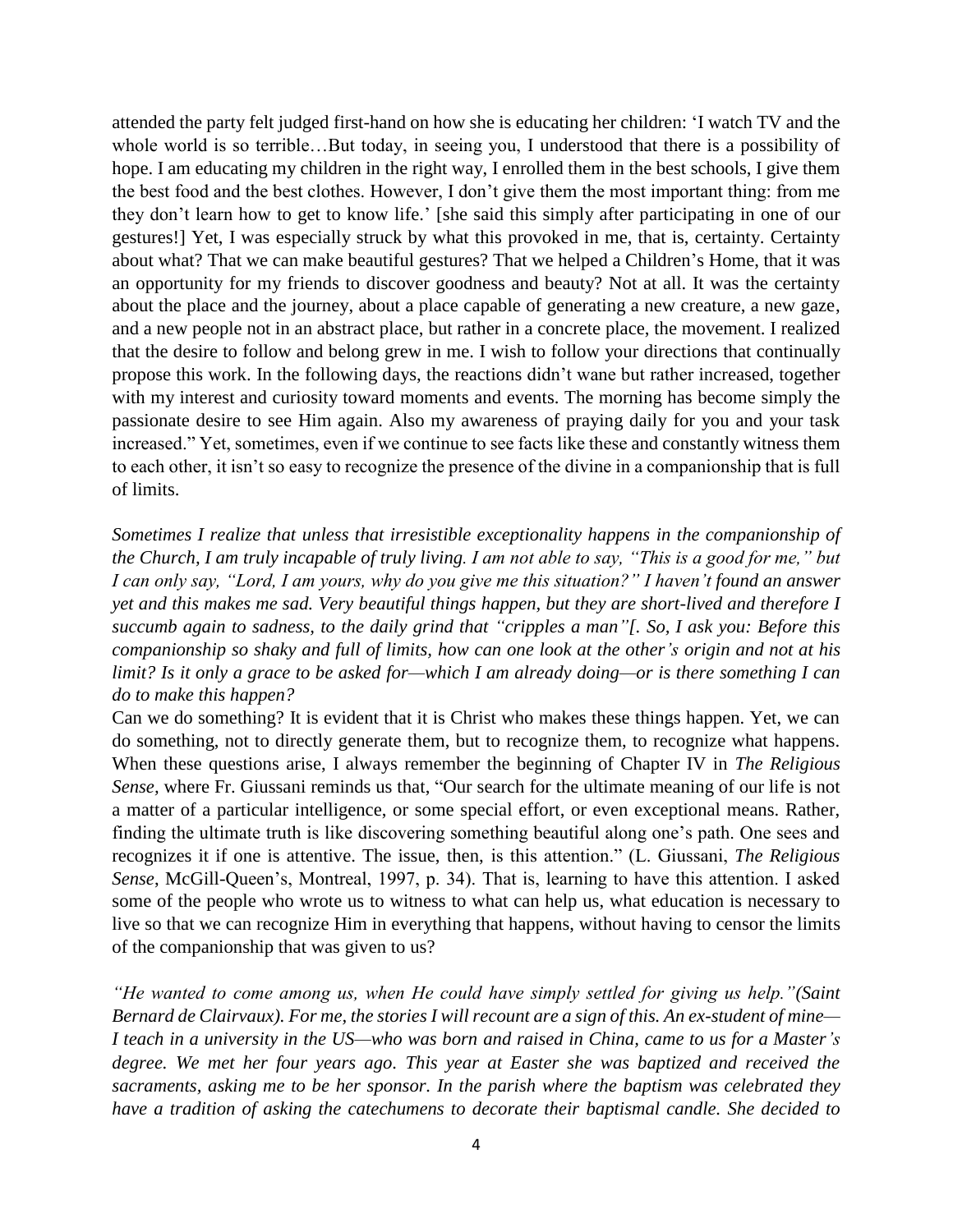*draw Fr. Giussani's image with the arrows and the X—that is the first thing I had talked to her about when she asked me about my religion. I could relate many things about my friendship with her that sustain and educate me, because it is all based on experience. In fact, I cannot explain things to her in terms of cultural and intellectual categories (even less religious ones). I live the vocation of* Memores Domini, *but we never spoke about this because it was very alien to her way of thinking. A couple of years ago, I invited her to spend Christmas Eve with the people of my house. After that day, she told me, "I understand why you live like this, why you are happy." Through traits that are unmistakably human, she perceived the reason for such a divine thing, a thing of God, as vocation. I was struck that she was able to make the human correspondence of her heart coincide with the exhaustive reasoning which explained something very alien to her. The second story is about a young man that we met in prison several years ago. His prison is three hours away from the city, in the middle of nowhere. He went to prison more than twenty years ago, when he was very young, after receiving a long sentence. His parents had divorced when he was still a child and because of this his mother was asked to stop being the parish choir director. She was angry at this and stopped following the life of the church. Hence, the son grew up without faith and he committed a serious crime. During his first year in prison, at the invitation of his grandfather, he decided to read the Bible, but only to prove to his grandfather and to his brother that it was all nonsense. As he told us, after reading the Bible he realized that he was a Christian, but didn't know to what "denomination" he belonged. At a certain point, he was retried due to a technicality, and he was released from prison for a year. During that time, he again grew close to the Catholic Church and received the sacraments. However, his sentence was confirmed and he went back to prison. He started to read every possible thing about faith, earned an on-line Master's in Theology (taking eight years) and by chance read that Benedict XVI was close to CL. From there he got to Traces and then to us. In August he called me and told me that quite unexpectedly he had been transferred to home confinement and therefore now lived in our town with his mother (who in time had grown closer to the Church again). On his last day in prison he wrote us a letter, "I really need your help to find a job and to face all the challenges that are waiting for me. But you have already given to me what I need most, that is, the awareness that there is someone who is waiting for me outside. I know that I am loved." Also in the case of this man, "He wanted to come among us, when He could have simply settled for giving us help." These stories make me live what we have called "God's way," that is, the fact that something outside this world uses a totally human and specific story to manifest itself. I need this, because I understand that God acts in the same way with me.*

When we encounter a person with such simplicity, poor in spirit, we can say, we understand that to recognize the facts we need only to have this poverty. Because what our Chinese friend encountered is what we also encounter: some facts. However, if this original openness, if this curiosity, if this opening our eyes wide in front of reality is not constantly educated—Fr. Giussani always says to us—we do not see. The problem isn't that reality, even with all its limits, doesn't exist, but rather that we don't see it. That young Chinese woman can only encounter people full of limitations like us, she cannot meet anyone else. The same is true for the example from Russia.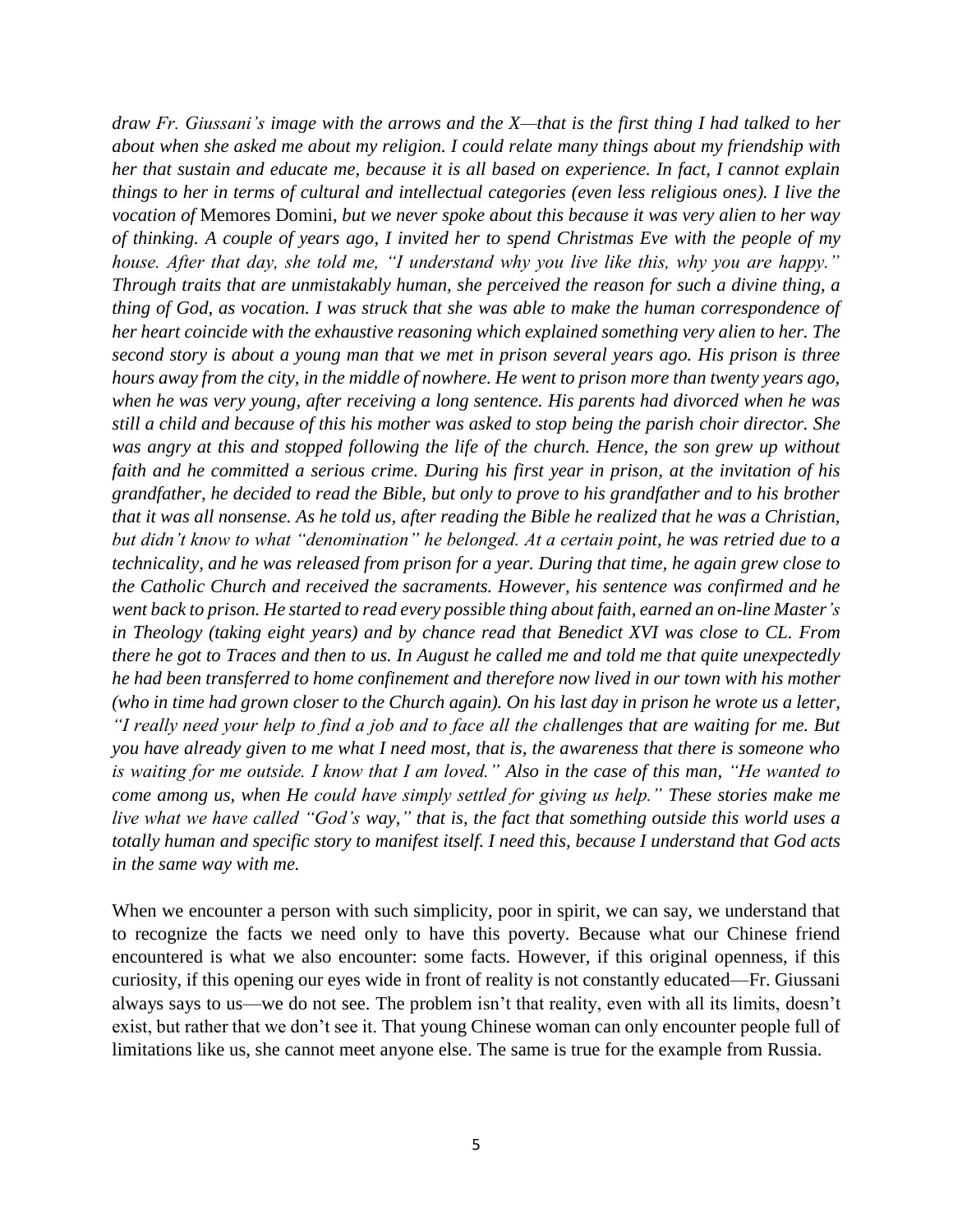*I will recount something that happened during the past few days that really re-awakened my awareness of how important the newness we carry is, and that it is clearly not our own. Eighteen years ago, a kid met us at the welcome desk for freshmen at the university. He had distanced himself from the Church, but became attached to us and became our friend, studied with us, came to our School of Community meetings and once even to the Spiritual Exercises in Rimini. After graduation, we lost contact with him. Until two weeks ago, when out of nowhere he came to our School of Community meeting after 15 years. We had dinner together, because I needed to know what had happened to him that made him look for us again after such a long time! He told me that while attending the Pre-Cana course with his fiancée he heard a friar speak and was struck by him, to the point of thinking, "I wish this didn't have to end, what a pity that at some point this evening must end." When he shared this judgment with his fiancée, he also told her, "Wait a minute, but a long time ago I experienced something like that, a place where I felt good, to the point of wishing that it wouldn't end." He added that he had suddenly realized the full importance of what he had encountered 15 years before, to the point of needing to find that reality again. Thus, he followed his desire, pulling along also his fiancée, and returned to School of Community. While we were having dinner, he said, "The thing I found most striking and interesting at the time was to see the enthusiasm you had for doing everyday things: studying, going to class, having dinner, playing soccer, singing together. As time went by, all of this stayed with me and when I met that friar I understood that I wanted to go beyond the boredom of the day-to-day grind and live my entire life like that. That is why I need to find again the only place that I have seen in my life where that question emerges so clearly." I was moved, because in an instant I realized that the Mystery put this friend next to me again to help me recognize in my experience what kind of event has entered my life, an event that is able to rekindle a man's desire and need after 15 years. Therefore, today I can say "Yes" to this event, eliminating my taking things slightly for granted, which often reduces the event's newness and cognitive power to something mechanical. The Mystery really leaves no stone unturned in re-proposing Himself, and really doesn't simply settle for giving us help. Moreover, this evening this friend should have joined me in connecting to this School of Community, but instead he came with me right here!*

Do you see? What makes us overcome taking things slightly for granted, which affects our way of looking at the event that has happened, is the fact that the event happens again. "A place where I was feeling good, to the point of wishing that it wouldn't end." As we were singing at the beginning, "There is only one place where you can return / there is only one heart you can go home to." But, what does one need? Attention to the signs. That friend could have let things go, but instead what happened connected him again to something that had happened 15 years before, so great was the mark it had left on him.

*I was struck by your last School of Community and its witnesses, and I would like to ask you very simply for some help with how to go forward now. What struck me about those witnesses is that they saw the presence of Christ in small things, whose meaning might be debatable. The point is precisely this. After hearing in the witnesses the example of the room that had been tidied up by the mother, and of the train trip, I thought of my roommate. Often, if I leave my things in a mess, she tidies them up. I thought of a meeting with a client who kept bringing up the Church and how*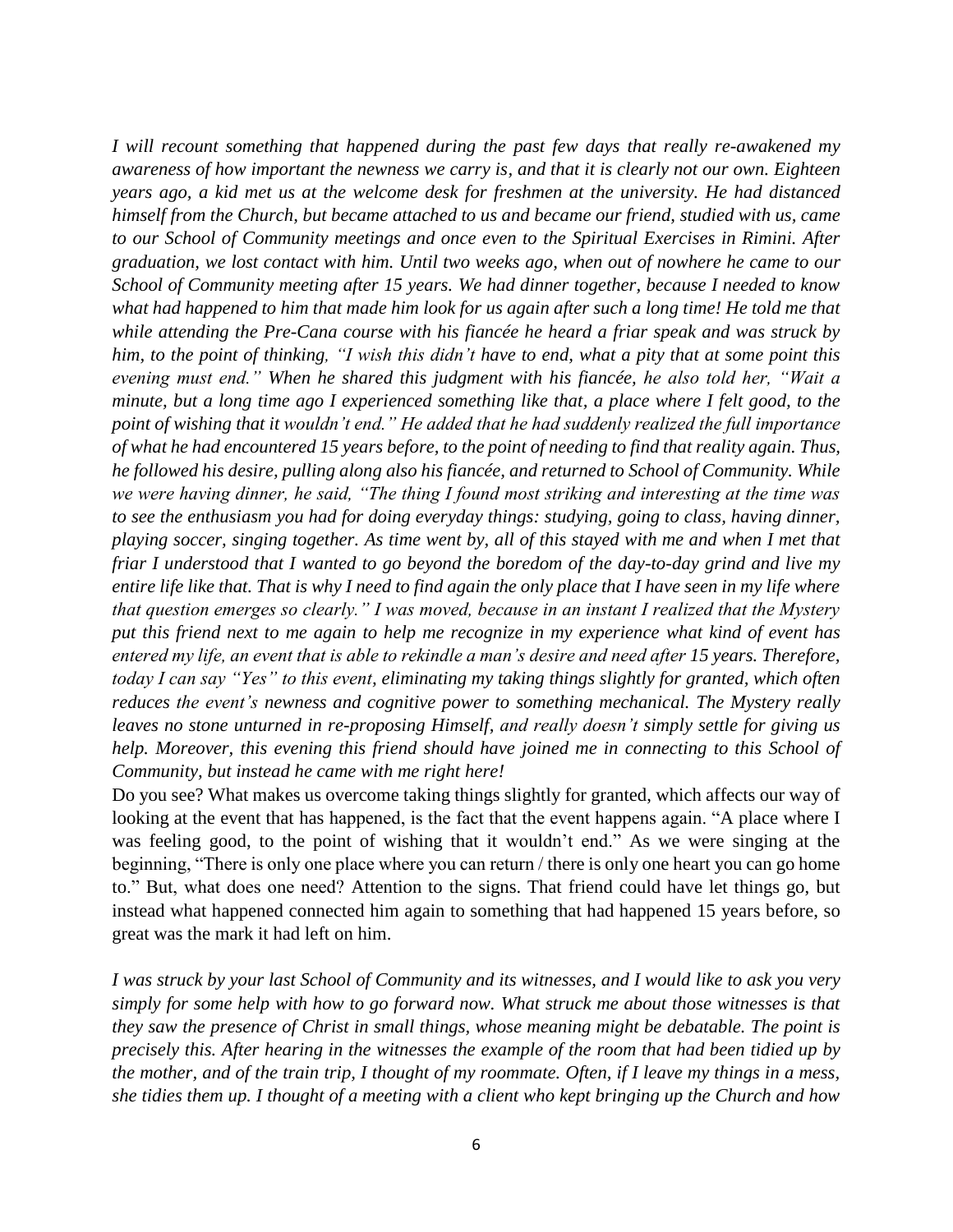*that had re-awakened me. I thought of other small facts that are a sign of grace, but to become that they must be recognized. Just speaking about these small facts with my friends in the movement would embarrass me, and yet they are no different from what people were recounting in the School of Community. I will try to explain myself better. During my days many things happen to me, things that could move me a little forward, but it is as if I didn't see them, as if I didn't notice them because they are small, and their meaning could be debatable, and I tell myself, "How lucky!" or "How unlucky!" Yet, what I noticed in the witnesses is that when your need is urgent all of reality speaks to you of Him. I have experienced this in my life as well. Now, instead, it is as if I have to make a great effort to go back to those facts and witnesses—not that many—in which I either think that Christ is present, or that I am delusional. The real point is not so much the effort of going back to the memory of those facts, but rather that I feel that I am missing out on something. Five years ago I was won over again by the movement through a young Portuguese woman (for me it couldn't be just anyone!) What won me over again was the relationship she had with everyday things. When we met in the evening for dinner we were telling each other about our day, and, for her, every encounter she had had was a question, a question to her self who belonged to that relationship. She recounted her day saying, "He is so clever, look at how He made me come upon this," or "Look, He used this to make me understand." Then, I had the desire to follow the movement more and more, because in living like that faith and life were much more appealing. Unfortunately, this intuition wasn't enough, the desire wasn't enough to live like this. Therefore, now I am working on it, trying not to get lost. I don't want to be delusional but I intuit a possibility of living things to the core. If during my day I were able to take notice of everything that happens to the point of recognizing Him, everything would be more beautiful. Maybe He is trying to take hold of me and I don't even look at Him. How can I get rid of this "maybe" without becoming a visionary? Thank you for your presence and for helping us freely.*

Like you said earlier, the problem is that you are aware of what you are saying. These facts "must be recognized," you said. What is the problem, then? "It is as if I didn't see them," you added. It isn't that the facts don't happen, because there isn't an occasion in which we get together and don't tell each other about them. There isn't a dinner, a small Fraternity group meeting, or gathering of friends anywhere in the world in the life of the movement, where we don't tell each other things like those we have listened to this evening, but one must recognize them. What strikes me in your contribution is when you said that what makes it easier to recognize Him is to need Him: "When your need is urgent all of reality speaks to you of Him." Fr. Giussani always reminded us: when your need is urgent it is easier to recognize Him, so much so that at the beginning of *At the Origin of the Christian Claim* he says that there is no more important condition for recognizing the Christian fact than "an attentive, tender, and impassioned awareness of myself" (L. Giussani, *At the Origin of the Christian Claim,* McGill-Queen's University Press, Montreal 1998, p. 6). Because, when we feel this urgent need we are in a better position to identify the answer. Thus, the goal is that each of us may be more and more aware of the need that constitutes us. How? As it happened to you: "I had the desire to follow the movement more and more," because it is the place where one who has the desire to follow in a way that is not automatic, little by little becomes so aware of his own need that—like you say—it is not enough to answer it with just anything, but one needs to constantly go back to that memory. This summer a novice said, "I am longing for myself, for this experience I have in my relationship with Christ, so that I am not content with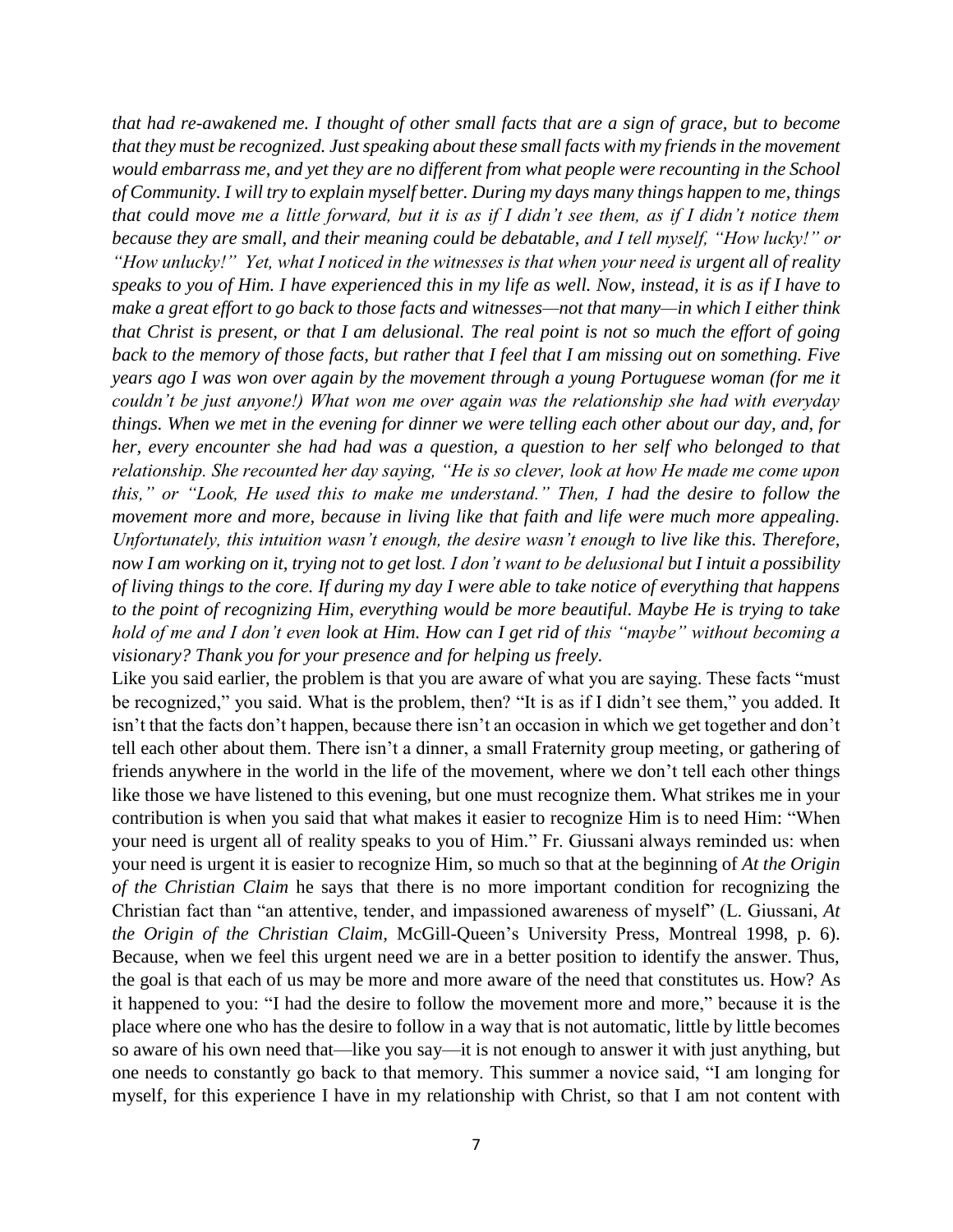something less than this." If one has this need, then one can discover what the Mystery is making happen in this daily grind that "cripples a man." Facts happen, and we need to understand that if we can't recognize the Presence that makes them happen, we return to our previous condition when the emotional repercussions wane. But from where does that fact, even if it is fleeting, those repercussions, even if they are experienced by a person full of limitations, that intensity, even if it is fragile, originate? If we don't recognize the presence of Christ in what happens, the next morning when the repercussions have passed, we will be back to square one and then our certainty will not grow. Then, we will find ourselves alone instead of living a life interwoven with that Presence that shapes us completely. All the limitations that we actually see, Fr. Giussani tells us, cannot become an excuse for not recognizing Him. "A Spanish friend wrote me, "While I see that the human factor grants us the possibility of the divine, I also see that I become a slave to sin. Does our life consist of this struggle? But, isn't this then a condemnation? In my personal struggle sin almost always wins and the fact that sometimes the divine wins is not enough." We find ourselves living this relentless inner struggle. Why isn't this a condemnation? And why isn't it true that sin wins? Because, this friend continues to fight, he continues to write, he continues to desire. We don't realize that if even a crumb of desire, of need, of tension remain in the midst of our growing evil, then little by little the victory of the divine becomes possible. "The first individuals who spread Christianity were perfectly aware that the divine shone forth in the world from what they said and did [with their words, even if] […] their words were insufficient, their gestures weak" [like a birthday party, a casual meeting at dinner, gestures "without epic intent," as Fr. Francesco Braschi said at the presentation of Fr. Giussani's book *From a Lived Liturgy:* Jesus's Eucharist is a dinner, a daily gesture. What Fr. Giussani found most striking about Christ was the relationship He had with the normal things of life.] (*Why the Church?* p. 126). At the same time, all of this, continues Fr. Giussani, "did not mean that they were acquiescent and resigned [like saying: since our fragility is also part of experience, we can ignore it and justify it. No! This predicament generates a daily struggle] […] [and were] constantly reaching out for the gift of salvation." (*Ibid.*) This is part of our life, so much so that we can no longer live without facing this struggle, not—as you say—to live up to our attempt, but rather to avoid missing what is happening. Like another friend, who couldn't be here in person because of his work, says, "I often resist, I feel a sense of resistance to the fact that He may manifest Himself in the usual people whose story I already know. What amazes me is that often you, Julián, learn from everyone [one can learn to learn from everyone!] and this is clear when you ask people to give their contribution at School of Community. I would like to understand the value of this condition of mine, from where to restart so that I don't get stuck again." From where do we start again? Fr. Giussani tells us. Pay attention, because these are nuances present in the text that we sometimes miss: "It is not so easy to realize in existential terms that this is precisely the problem of the Church: God *wants* to pass through the humanity of all those he has taken hold of in Baptism." (*Why the Church?* p. 126). It is normal to have this difficulty. We perceive it when we are the ones who have to carry Christ's witness, or when we have to recognize it in others. We understand these two sides perfectly well, together with the drama. This doesn't happen only to others, it happens also among us: how difficult it can be for us to recognize what is in front of us! Yet, this cannot stop us from recognizing what is happening. From where should one start? Fr. Giussani says that my inadequacy cannot prevent me from recognizing that Christ can happen through the others.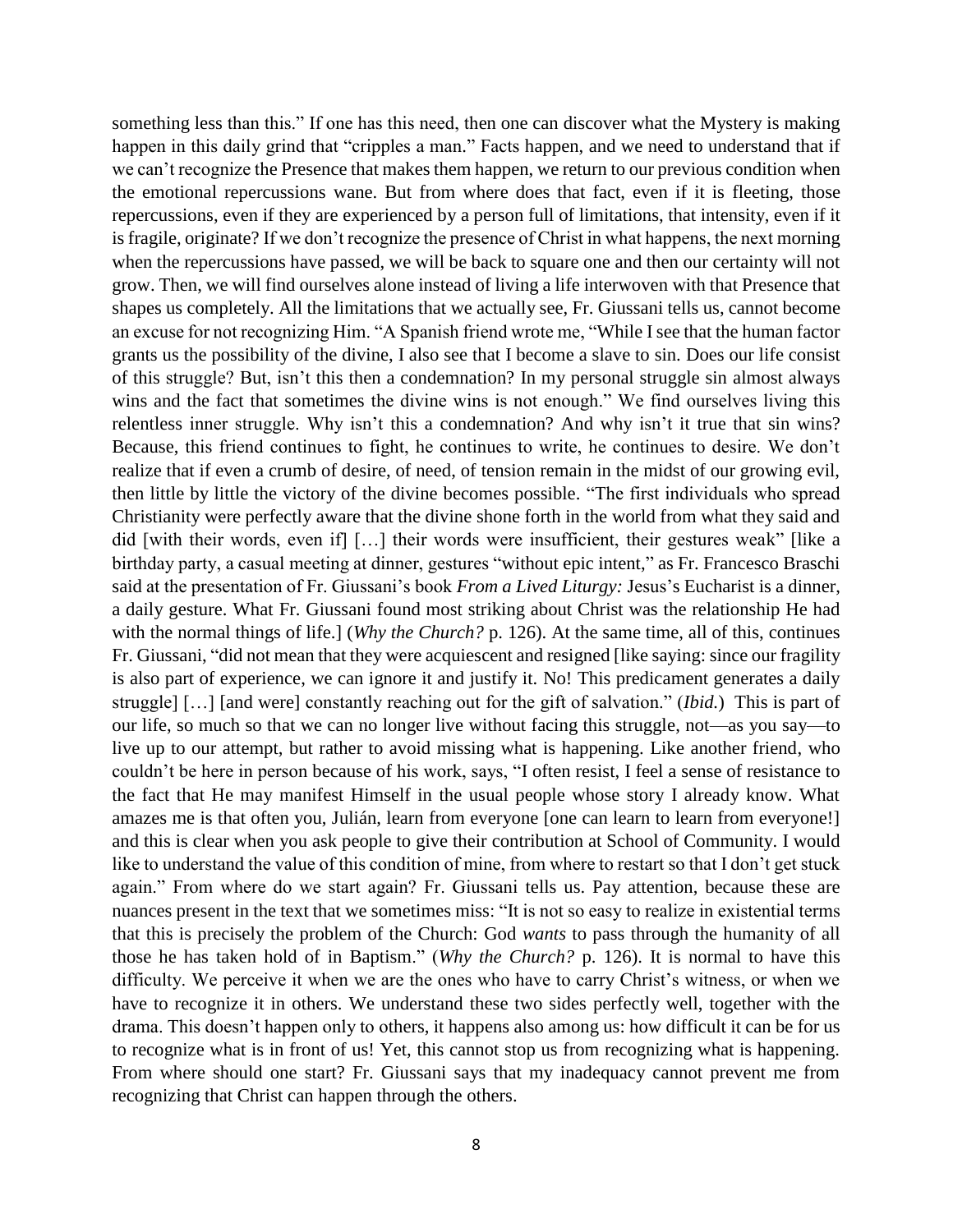*I will recount an episode that happened to me about ten days ago which clarified in my life a question that I have been carrying within since the last School of Community. Due to a minor accident, I ended up in the emergency room and I was seen by a doctor who, after spending the entire night there, was justifiably burdened and irritated by the difficult night shift (I didn't know that he belonged to the movement, I discovered it later). After a brief exchange with me and my husband he must have realized that we belonged to the movement as well and he suddenly became very talkative, pleasant, and present. My first thought was: What a hypocrite, first he behaved like that and now he has changed! Yet, my second thought was: This is his truer self, because in front of two poor people like us, who recalled him to a greater reality, his self-awareness gave its best, all his awareness that had gotten lost in the tiredness. This clarified my question. If one lived always as if in the presence of someone—like that doctor before us that day—one's self-awareness would be awakened. Yet, for me this "as if" is not enough. My question is: I recognize myself…*

It isn't enough! It isn't enough, because you always want something automatic. It isn't enough, because we always want something that doesn't force us to be involved. That is why—if you let me—in the text Fr. Giussani says, "[Everything we have said up to this point] implies that we accept human factors as part and parcel of the definition of the Church" (*Why the Church?* p. 128). But one has to become aware of this, in the same way you became aware of the doctor's reaction. The problem is that often we don't become aware of things. When you do, instead, you see how everything begins to speak to you! Therefore, this needs to become more and more ours so that we begin to look at what we usually take for granted. If we take it for granted, then we don't recognize reality, we don't recognize that what we see has an origin. This is the problem. To do this, to become aware of this, Fr. Giussani says also something else, "Anyone seeking to verify the announced presence of the divine in the midst of this human wretchedness, cannot dwell on this wretchedness and conclude that the divine cannot possibly be present. For this reason, another criterion will have to be adopted, that there is no wretchedness that could ever annul the paradoxical nature of the instrument chosen by God" (*ibid.* p.128). Therefore, when we don't recognize Him, it isn't because He is not present, but because we stopped at the level of the thing in front of us that can be completely true, but that doesn't express what we have before us in its totality. So much so that others, perhaps a new person, recognizes it. And not because the new people are more apt to have visions (?!). They recognize it because they have a simplicity that perhaps we no longer have.

*In the past weeks, I kept reading the text of School of Community, and each time I read it there were always some phrases that I liked and some aspects that surprised me. Nevertheless, this didn't change my way of judging the circumstances and myself. They were beautiful pages to read, but not a tool for my education. For this reason, I would like to discuss again the work on School of Community. What kind of work is it? Why does it sometimes affect my ability to look at myself and at the circumstances, but other times, even if I enjoy the reading, does it remain isolated from what I live? Does this happen also to you? How do you start again?*

*I will tell you a simple fact that happened to me and that allowed me to understand in my experience how helpful the journey that you propose to us is. Taking seriously the work you have*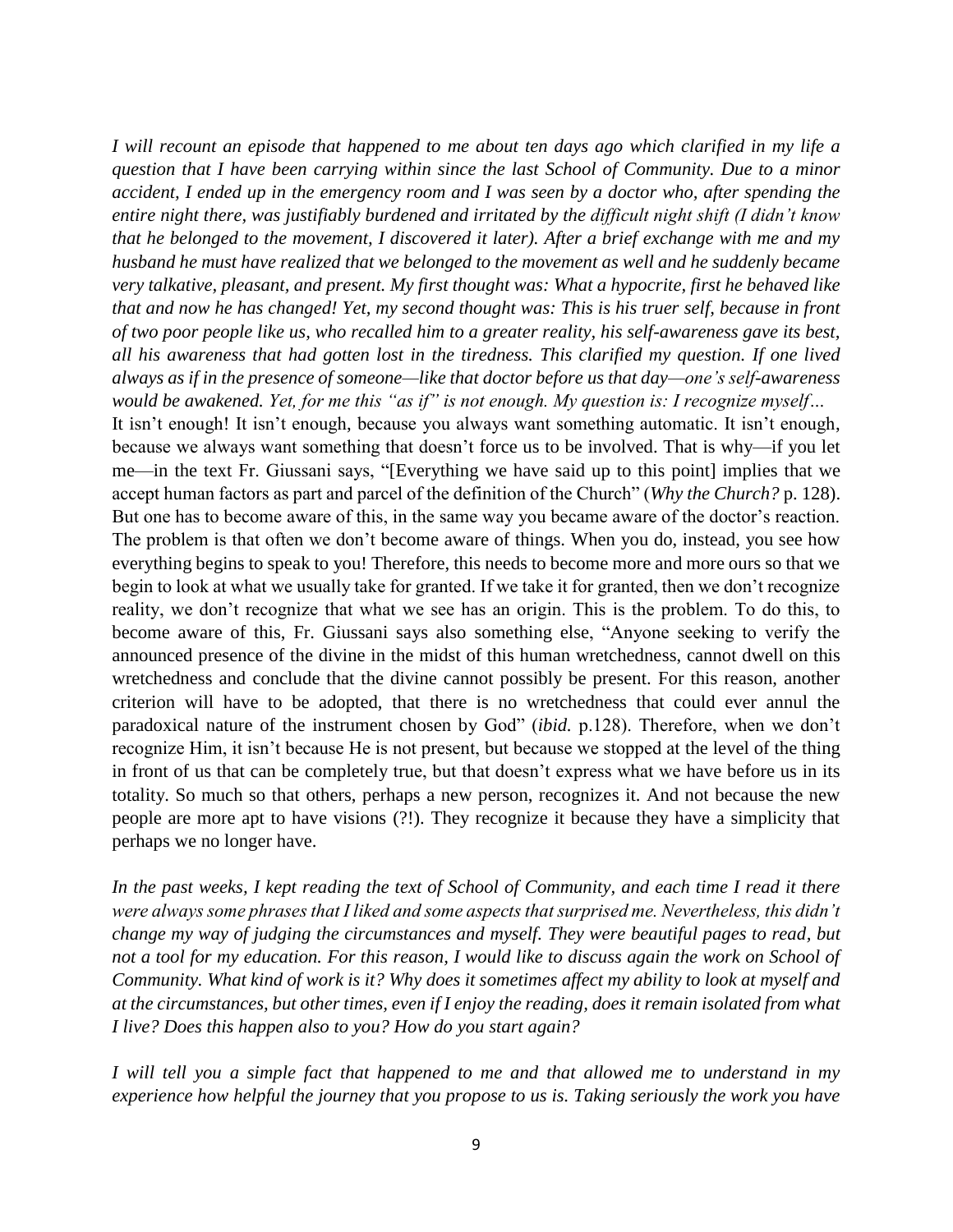*proposed to us in the past months, and ultimately also the work on the flyer on the referendum, was, for me, an occasion to verify in many conversations and encounters with friends and coworkers that the other is a good for me; first and foremost, because it allows me to become aware of and deepen the encounter I have had that changed my life. But—the famous "but"!—despite this beauty that I experienced often, it happened that on the Monday after voting I had to work with a co-worker with whom I find it very difficult to relate. On that day and on the following days I did my best to avoid him—so much for the fact that the other is a good! Then, I had the grace to attend the Exercises for university students, where I could really experience again the event of Christ in everything that happened in those three days. When I went back to work on the following Monday, I immediately looked for that co-worker to work with him, and it was very helpful and interesting for both of us. All my prejudices against him disappeared, so much so that in the end he asked me, "Where did you go in the past days [it was the holiday of Saint Ambrose] that you are so happy and available?" Thanks to him I understood what you wanted to tell us in Page One when you ask from where Fr. Giussani begins to answer the problems of reason, knowledge, and morality: "Instead, for John and Andrew, the first two who ran up against Jesus, it was precisely by following that exceptional person that they learned to know differently and to change themselves and reality." It was the same for me. I experienced that only the event of Christ that happens again now allows me to look at the other and at reality as a good, and from there I can begin again. This is a judgment that little by little, by following your proposal, is becoming clearer and clearer in my life in the small facts that happen.*

Thank you. "But I rebel with all myself against the fact that it is possible to change oneself and reality only by following a person," one of you writes to me, "I ask for your help to judge and understand what it means to follow a person. Which person?" We always have the fortune that Fr. Giussani had already thought about these questions, or someone had already asked him about them. For this reason it is easier to answer, because nothing we say will do. "When can you trust someone? [When what is at stake is a matter] […] of life and death, of being useful or useless for the world, of being glad or not glad in the world, of being dead before really dying or being alive also in death […]? When do I have an adequate reason to trust someone enough to follow and obey that person?" He gives three reasons. "*First*, it is reasonable to follow another, to obey another, when this person communicates and reveals to me a conception of life and its destiny that rests entirely on the original needs of the heart that all mankind shares; when it establishes a conception of life that **rests on the needs shared by the human heart.** […] *Second,* [gratuitousness]. The other tells me those things not because he has an agenda, or for his personal advantage. But […] **gratuitously**. Gratuitousness is love for the destiny of the other and nothing else. The only reason he is saying that to me is out of love for my destiny, for my life's gladness and for the happiness I can reach [without any calculation]; it isn't the fruit of some calculation." This second factor is extremely important, but sometimes one understands it only when "we have been educated by life to love people gratuitously, [we learn] to understand when someone loves you gratuitously." *Third,*  that person "not only explains life to you," but also offers to you "a conception of life that is founded on the common needs of man's heart […], that **helps you**: it helps you to overcome what is against these needs, that is, that aspect of awareness that makes you feel that by adhering to the needs of the heart you are going to lose something. If a person, in the conception of life that he explains and communicates to you, clearly appears to be motivated by and to rest everything on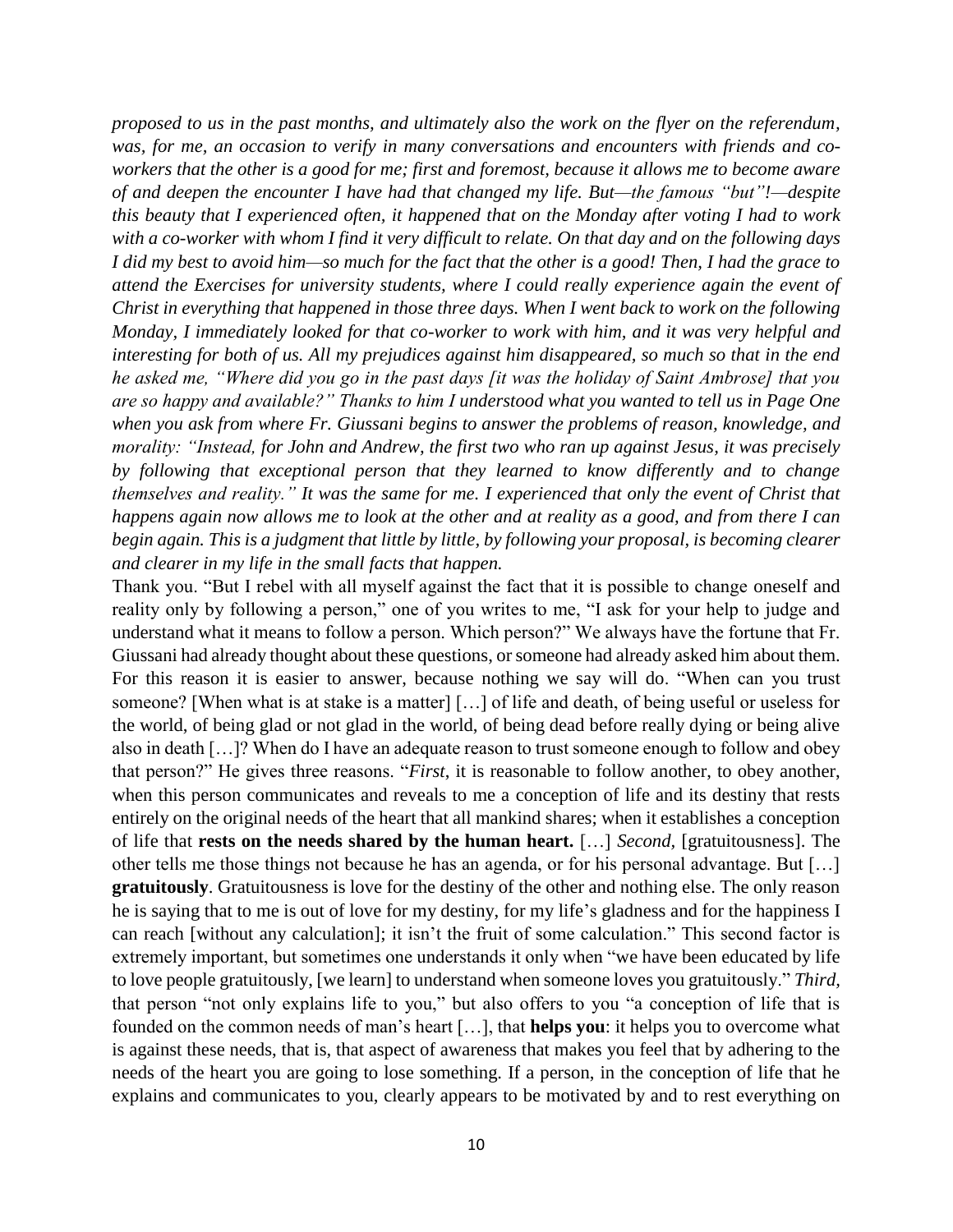the needs of the heart, yours and of all people; if he does it gratuitously, wishing for your good, so much so that the first strange thing that strikes you upon encountering him is this aspect of gratuitousness […]; if he gives an adequate help, then to obey this person is something you must do, like it is a duty to do what is reasonable." (L. Giussani, *Si puo` (veramente?!) vivere cosi`?* [*Is it possible to (really?!) live like this?],* BUR, Milan 2002, pp. 219-222).

# First and foremost, I want to read to you the handwritten letter sent to us by Pope Francis,

### "Reverend Fr. Julián,

I would like to thank you and the entire Fraternity of Communion and Liberation for the offering you collected during the pilgrimages and generously sent me for works of charity. It does my heart good and consoles me to know that from more than two hundred Marian sanctuaries in Italy and the world, so many people wanted to undertake the journey of mercy in the spirit of sharing with the needy. In fact, the poor remind us of the essential core of Christian life. Saint Augustine teaches us, "There are certain persons who are more ready to distribute all their goods to the poor, than themselves to become the poor of God." This poverty is necessary because it describes what we truly have at heart: the need for Him. Therefore, we go to the poor, not because we already know that the poor person is Jesus, but to return to discovering that that poor person is Jesus. Saint Ignatius of Loyola in turn adds that "poverty is mother and wall. Poverty generates, is a mother, generates spiritual life, life of holiness, apostolic life. And it is a wall; it defends. How many ecclesial disasters began for lack of poverty."

In a world lacerated by the logic of profit that produces new poverty and generates the culture of waste, I never cease invoking the grace of a Church that is poor and for the poor. It is not a liberal program, but a radical program because it means a return to our roots. Going back to our origins is not a form of reverting to the past, but it is the strength for a courageous beginning directed at tomorrow. It is the revolution of tenderness and love. For this reason, I ask you, too, to unite your intents toward this objective. May you work with serenity and fruitfulness, and courageously testify [to] the authenticity of the Christian life.

To each and all of you I send wholeheartedly the blessing of the Lord.

Please do not forget to continue to pray for me.

### **Francis**."

As you just heard, the Pope thanks us for the offering we collected during our pilgrimages to Marian sanctuaries throughout the world on the occasion of the Holy Year of Mercy, sent to him for his charitable giving. But Pope Francis did not stop at thanking us. In fact, he also wanted to indicate to us where we must look in order to continue our journey, so as to "courageously testify [to] the authenticity of the Christian life." I ask you to read the letter attentively and reflect upon it, to help each other understand it more and more with the help of friends, in your Fraternity groups, to cherish and apply its contents. God never ceases to amaze us. How can we not be struck and grateful for this unexpected gift of a father who cares so deeply for the destiny of his children?

My prayer for you is that Christ finds each of you open to the way He has chosen to come to meet us this Christmas. This is not something to be taken for granted. As Fr. Giussani always reminded us during the Advent season, we can await His coming but without truly loving the way in which He chooses to come each time. Let us ask Our Lady to make us open like her to the